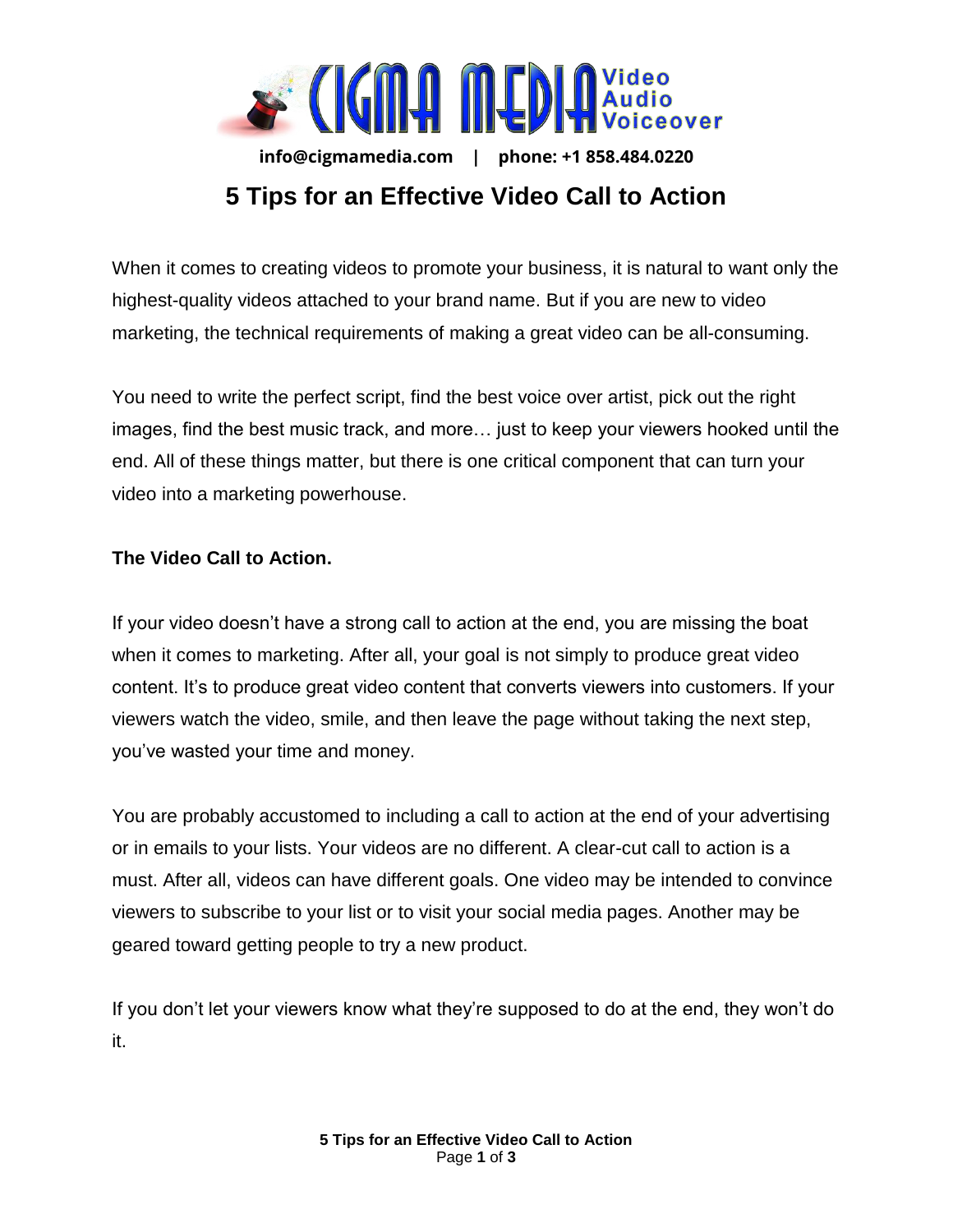

**info@cigmamedia.com | phone: +1 858.484.0220** 

What Makes a Great Video Call to Action?

Let's take a look:

- 1. Strong verbs. A good call to action uses strong wording that leaves no room for doubt in terms of what the viewer is supposed to do next. Use clearly-worded phrases beginning with action verbs such as Subscribe, Visit, Download, or Click.
- 2. Consider using repeated calls to action. You can use YouTube annotations as calls to action throughout your video. Repetition will help viewers to remember what they are supposed to do, and increase your chances of conversion.
- 3. Make your call to action entertaining or memorable. Anything you can do to spice up your CTA will make it more likely that viewers will take the action you want them to take.
- 4. Make your call to action interactive. Video calls to action are more effective if viewers can simply click on the video to be redirected to your landing page. You always want to make it as easy as possible for people to convert.
- 5. Include a written call to action in your meta-description of the video as well. That way if a viewer misses the chance to click the video they'll be able to respond by clicking below it.

Because it is the one thing that moves most people to the next step in the purchase phase, your call to action should be just as powerful as the rest of your video content.

Here at Cigma Media, we use a 4-step process that we apply to every script we write, every video we produce and every voiceover we narrate. We start with something

> **5 Tips for an Effective Video Call to Action**  Page **2** of **3**